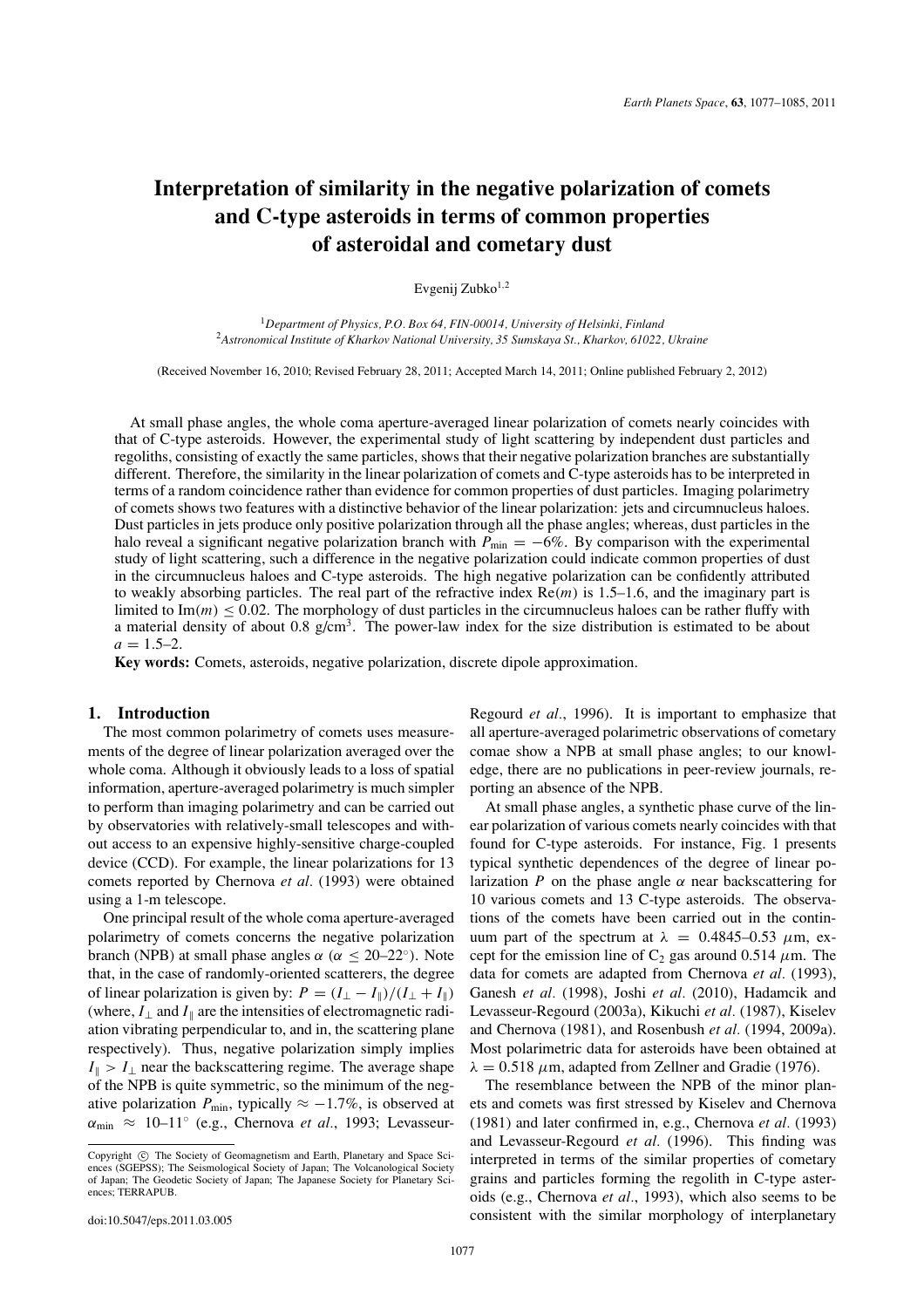

Fig. 1. Synthetic dependences of the degree of linear polarization on phase angle for comets and C-type asteroids. The data for comets are adapted from Chernova *et al.* (1993), Ganesh *et al.* (1998), Joshi *et al.* (2010), Hadamcik and Levasseur-Regourd (2003a), Kikuchi *et al.* (1987), Kiselev and Chernova (1981), Rosenbush *et al.* (1994, 2009a); whereas, data for C-type asteroids are from Zellner and Gradie (1976).

dust particles originating from asteroids and comets (e.g., Brownlee, 1985). Later, the conclusion of a common morphology for cometary and asteroidal dust particles led to the conclusion of the same driving mechanism for the negative polarization found in asteroids and comets (e.g., Petrova *et al.*, 2000; Joshi *et al.*, 2003).

Though the resemblance of asteroidal and cometary IDPs is clear, it is also quite obvious that IDPs collected in the Earth's stratosphere are representative neither of dust in a cometary comae nor regolith particles in C-type asteroids. The coincidence of the negative polarization in asteroids and comets must imply an insensitivity of the negative polarization branch to the physical properties of the target. However, such a "finding" does contradict numerous theoretical studies of light scattering by irregularlyshaped particles, which show that the angular profile of the degree of linear polarization is strongly dependent on the particle properties (e.g., Lumme and Rahola, 1994; Yanamandra-Fisher and Hanner, 1999; Petrova *et al.*, 2000; Kimura, 2001; Kimura *et al.*, 2003; Zubko *et al.*, 2003, 2004, 2005, 2006, 2007, 2008, 2009; Lasue and Levasseur-Regourd, 2006; Vilaplana *et al.*, 2006; Muinonen *et al.*, 2007; Lindqvist *et al.*, 2009; Nousiainen, 2009). Laboratory measurements also confirm a strong dependence of the NPB on the properties of dust particles (e.g., Gustafson and Kolokolova, 1999; Muñoz et al., 2000, 2006; Volten et al., 2001; Hadamcik *et al.*, 2009; Renard *et al.*, 2010). Thus, there is a contradiction between the similarities of the NPBs of comets and asteroids, and the high sensitivity of the negative polarization to properties of dust particles.

## **2. Negative Polarization Produced by Singlescattering and by Scattering from Dust Deposited on a Surface**

An obvious distinction between the coma and regolith is the number density of particles. The fluffiest regolith remains a substantially more compact medium than the densest cometary coma. In terms of light scattering, it implies a difference in the contribution from multiple scattering. Indeed, in the case of regoliths, the multiple scattering between constituent particles plays an important role and has to be taken into account; whereas, in the case of the coma, it can be simply ignored. Note that a rigorous computation of the multiple scattering in a dense medium consisting of micron-sized particles is a difficult problem. However, the contribution of multiple scattering could be derived from the comparative experimental study of light scattering by independent dust particles and regoliths made of those particles. Shkuratov *et al.* (2004) present the results of such a study of ten samples of terrestrial dust. Within that work, the same sample particles have been investigated with the nephelometer of the University of Amsterdam (The Netherlands) and the photometer/polarimeter of Kharkov National University (Ukraine). In the former case, scattering from individual sample particles has been studied; whereas, in the latter case, the same particles have been deposited on a surface. By a comparison of the two results, the true contribution of multiple scattering within regoliths can be estimated.

Figure 2 presents the phase curves of the degree of linear polarization for Lokon volcano ash measured in blue light (adapted from Shkuratov *et al.* (2004)). An SEM image of Lokon volcano ash particles is given in the right panel of Fig. 2 (adapted from Shkuratov *et al.* (2006)). The deposited sample is characterized by a fluffy structure and a rather small geometric albedo,  $A = 8\%$ . Note that such a low albedo is quite close to the average albedo of Ctype asteroids (e.g., Zellner and Gradie, 1976). Figure 2 shows that the NPB for scattering from independent grains (open symbols) is noticeably deeper than that for the deposited particles (filled symbols):  $P_{\text{min}} \approx -1.7\%$  versus  $P_{\text{min}} \approx -0.5\%$ . Thus, the multiple scattering between particles forming a regolith substantially depolarizes the scattered radiation at small phase angles. It has to be stressed that this finding holds true for all the samples investigated in Shkuratov *et al.* (2004). However, in the case of bright samples, the depolarization effect is much higher; the decrease of amplitude of the NPB can be as much as an order of magnitude.

Interestingly, the conclusion on the depolarization effect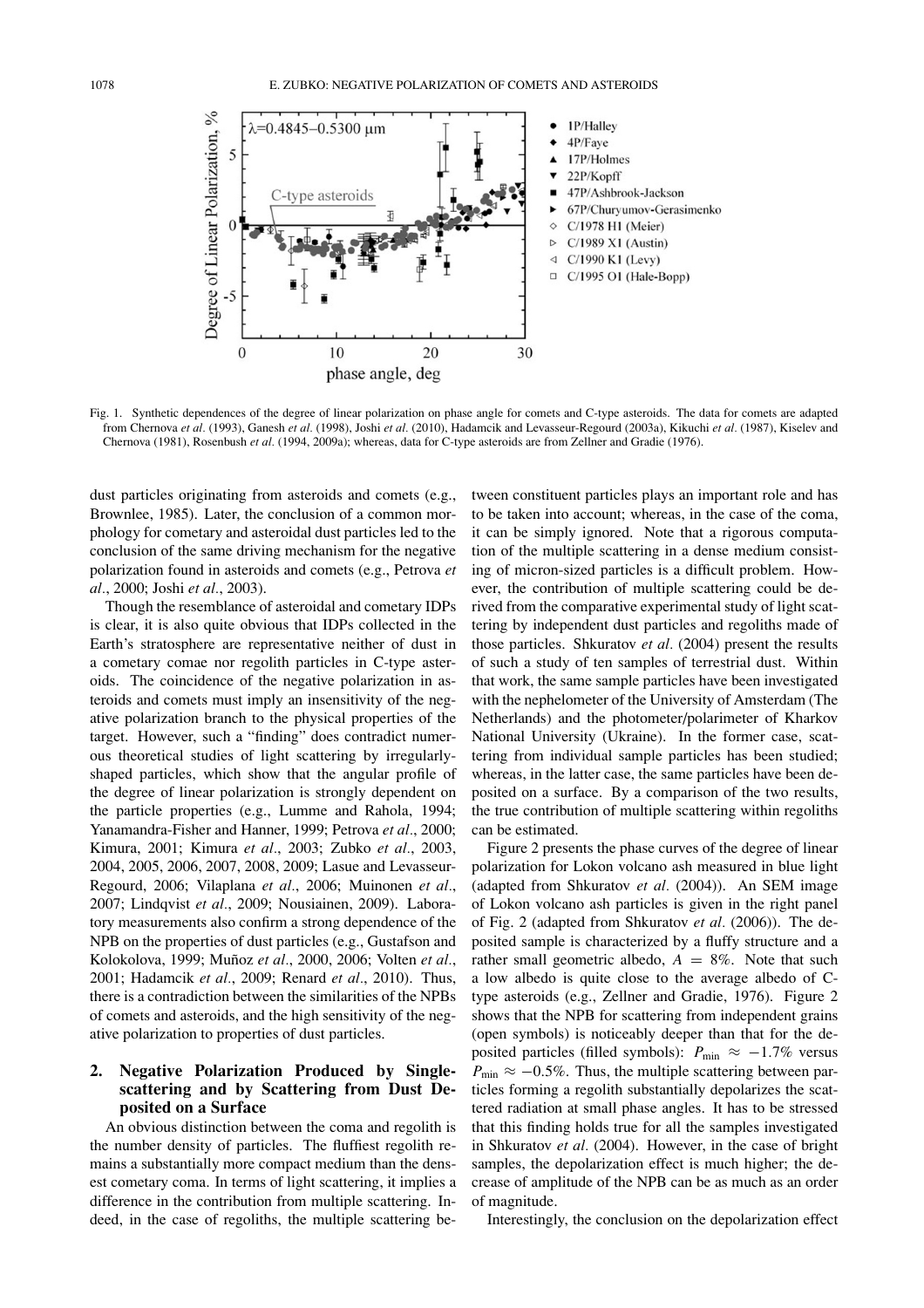

Fig. 2. Dependences of the degree of linear polarization on phase angle for a Lokon volcano ash sample. Open symbols are results for single-scattering particles; filled ones—for the regolith consisting of exactly the same particles. The SEM image on the right-hand panel shows the morphology of Lokon volcano ash particles. Measurement data are adapted from Shkuratov *et al.* (2004); whereas the SEM image is from Shkuratov *et al.* (2006).

of multiple scattering is consistent with the polarimetry of asteroids. For instance, E-type asteroids  $(A \approx 50\%)$  produce an NPB with  $P_{\text{min}} \approx -0.3\%$ ; whereas, in the case of S-type asteroids ( $A \approx 20\%$ ),  $P_{\text{min}} \approx -0.7\%$  (e.g., Belskaya *et al.*, 2003). However, C-type asteroids ( $A \approx 7\%$ ) produce the NPB with  $P_{\text{min}} \approx -1.8\%$  (e.g., Zellner and Gradie, 1976). Notice also that, in general, the multiple scattering between particles in a regolith may produce the negative polarization at small phase angles. The comprehensive explanation for the origin of this effect was given independently by Shkuratov (1985) and Muinonen (1989). Sometimes, the effect is referred to as the polarization opposition effect (POE) in order to distinguish it from the NPB, though a different origin for the NPB and POE is not obvious (e.g., Shkuratov *et al.*, 2002; Zubko *et al.*, 2008). Nevertheless, in practice, the POE is attributed to those cases when the minimum of polarization is located at  $\alpha < 3^{\circ}$  (e.g., Shkuratov *et al.*, 2002). For instance, it is believed that the POE is responsible for the secondary minimum in phase curves of linear polarization observed at  $\alpha = 0.8$ –1.8° for E-type asteroids (Rosenbush *et al.*, 2009b).

As was shown in Fig. 2, there is a noticeable difference in the degree of linear polarization produced by the independently scattering particles and regoliths consisting of such particles. Therefore, the coincidence in the NPB of comets and C-type asteroids cannot be interpreted in terms of common properties of their dust particles. Moreover, the similarity in the polarization curves of comets and asteroids must testify to a large difference between cometary and asteroidal dust. On the other hand, this conclusion is inconsistent with the well-established similarity between IDPs originating in comets and asteroids (e.g., Brownlee, 1985); so, the resemblance in the negative polarization of comets and asteroids needs to be re-examined.

#### **3. The Resemblance of the NPBs of Comets and C-type Asteroids Revisited**

An obvious restriction of the aperture-averaged polarimetry of comets is that this completely ignores variations of the linear polarization through the coma. However,

such variations have been known for sometime (e.g. Elvius, 1958). The variations of the linear polarization through a cometary coma were reported also by Martel (1960), Clarke (1971), Dollfus and Suchail (1987), Renard *et al.* (1996), Jockers *et al.* (1997), Tanga *et al.* (1997), Furusho *et al.* (1999), Hadamcik and Levasseur-Regourd (2003a), and many others. Note also that the variations of linear polarization in the inner coma (i.e., at distances from the nucleus of less than approximately 7000 km) have been detected by the optical probe experiment (OPE) on board the Giotto space probe for comet 1P/Halley (Levasseur-Regourd *et al.*, 1999) and 26P/Grigg-Skjellerup (McBride *et al.*, 1997). The extended picture of the linear polarization variations in comae could be obtained from the imaging polarimetry of comets.

The most comprehensive imaging polarimetry of comets was reported by Hadamcik and Levasseur-Regourd (2003b), who present data for nine different comets. Their results have been confirmed by other observers. For instance, the bright comet C/1995 O1 (Hale-Bopp) attracted the attention of many observers across the world, and at least three other groups carried out imaging polarimetry of this comet, all giving similar results (i.e., Jockers *et al.*, 1997; Tanga *et al.*, 1997; Furusho *et al.*, 1999). Also integrating imaging data over the whole coma compares well with aperture-averaged polarimetry (Hadamcik and Levasseur-Regourd, 2003b).

Polarimetric images of comets presented in Hadamcik and Levasseur-Regourd (2003b) reveal two distinctive features in the coma: a circumnucleus halo and jets or arcs (depending on the projection of coma upon the celestial sphere). The circumnucleus (or circumnuclear) halo is a relatively small area of the inner coma surrounding the nucleus; its radius typically does not exceed a few thousand kilometers. The circumnucleus halo produces a noticeable negative polarization with an amplitude of 6–7%; whereas, the branch of negative polarization extends up to a phase angle  $\alpha \approx 30^{\circ}$ . Jets or arcs are outflows of highly-accelerated dust particles. For instance, in comet C/1995 O1 (Hale-Bopp), the projected velocity was estimated to be about 400 m/s (Lisse *et al.*, 1997). Unlike haloes, the degree of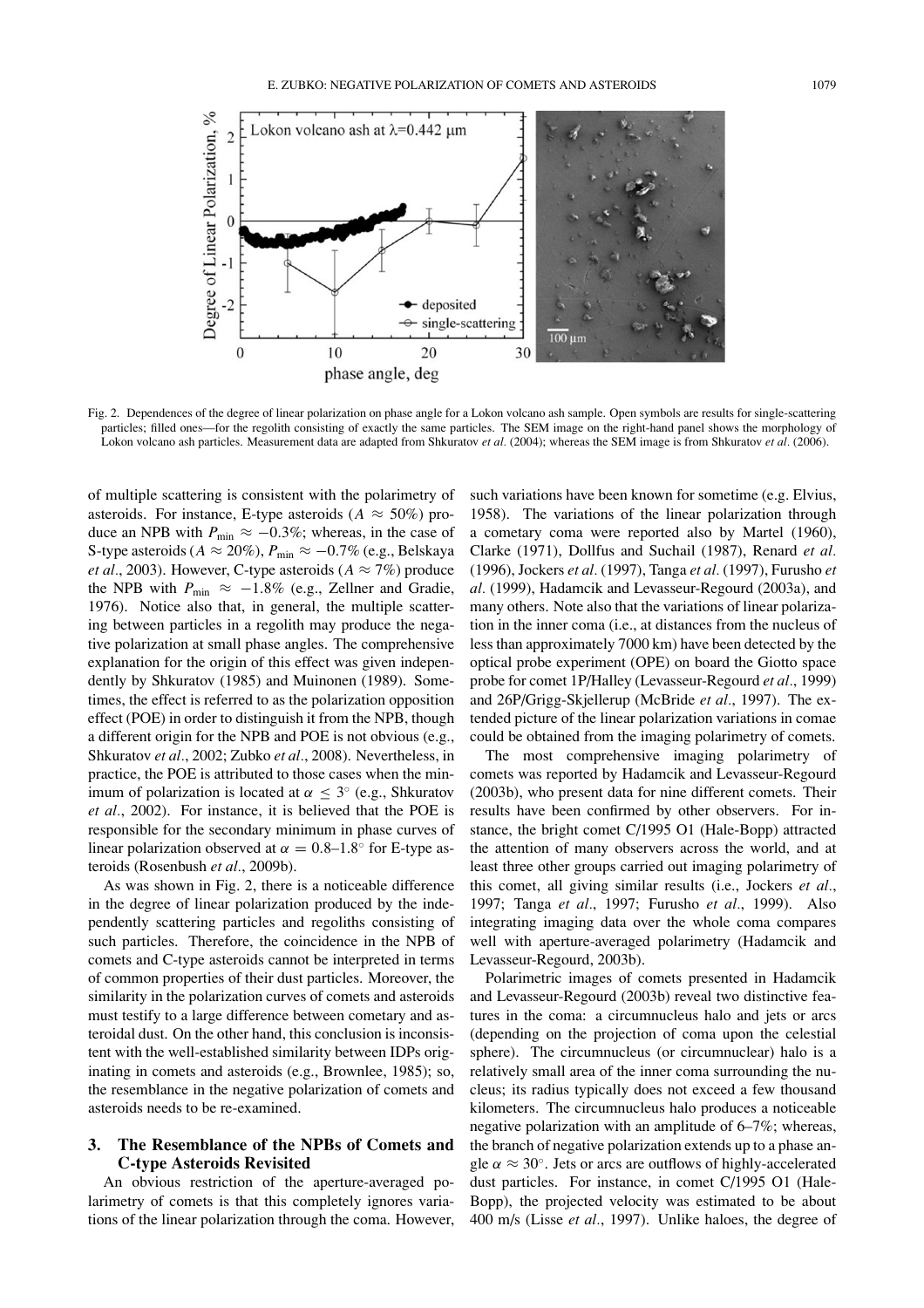

Fig. 3. Intensity gradient and polarimetric images of comets C/1995 O1 (Hale-Bopp) (top) and 81P/Wild (bottom) obtained at  $\lambda = 0.67 \mu m$  (adapted from Hadamcik and Levasseur-Regourd (2003b)).

linear polarization in jets/arcs remains positive at all phase angles, including even small phase angles.

Figure 3 shows the intensity gradient (on the left) and polarimetric images for two different comets adapted from Hadamcik and Levasseur-Regourd (2003b). The upper row presents the data for comet C/1995 O1 (Hale-Bopp) and the bottom row for comet 81P/Wild. The images are 38000 and 9000 km for the upper and bottom frames, respectively. The phase angle  $\alpha$  and heliocentric distance *R* for the observation dates are given in the photometric images. In both polarimetric images, one can clearly see the circumnucleus haloes. Note also that the positive polarization, which is noticeably higher than the background, can be confidently associated with the jets apparent in photometric images. Nevertheless, one bright detail in the intensity gradient of comet C/1995 O1 (Hale-Bopp) is invisible in the polarimetric image.

Obviously, the average polarization in the whole coma is determined by contributions from halo, jets, and the rest of the coma. For instance, in the image corresponding to comet C/1995 O1 (Hale-Bopp), the highest values for positive and negative polarization are  $(2\pm 0.5)\%$ and (−5±1)%, respectively; whereas, the polarization integrated over the whole coma is (−0.4±0.4)% (Hadamcik and Levasseur-Regourd, 2003b). Thus, in the apertureaveraged polarimetry of comets, a significant negative polarization in the circumnucleus halo could be disguised by high positive polarization in jets. It needs to be emphasized that a high jet-activity may completely hide a circumnuclear halo (Hadamcik and Levasseur-Regourd, 2003b). However, high jet-activity generally correlates with a small heliocentric distance of a comet; as a consequence, ground-based observation of haloes at large phase angles is a difficult problem.

It needs to be stressed that some reports on unusually high negative polarization in the very inner part of the coma can also be found for aperture-averaged polarimetric observations of comets. For example, Jockers and Kiselev (2002) found an unusually high negative polarization in comet C/2000 WM1 (LINEAR) at small phase angles. It is possible to outline two necessary conditions for apertureaveraged observations of circumnucleus haloes. The first implies that the circumnucleus halo is not hidden by jetactivity from the observer. However, weak jet-activity typically could be observed at a relatively large heliocentric distance *R* of the comet. The second condition requires a small geocentric distance  $\Delta$  of the comet. It increases the apparent brightness of the comet and, therefore, makes possible an observation with small-sized apertures. Moreover, a small geocentric distance increases spatial resolution.

Jockers and Kiselev (2002) measured the linear polarization in comet C/2000 WM1 (LINEAR) and found  $P \approx$  $-2.4\%$  at the phase angle  $\alpha = 13^\circ$ . However, due to the small geocentric distance of the comet  $\Delta = 0.468$  A.U., the projected area in their measurements was only about 3750  $\times$  3750 km. Furthermore, during the observations, jets were not apparent in the coma (Jockers and Kiselev, 2002); to some extent, such a weak jet-activity could be explained by the non-small heliocentric distance  $R = 1.439$ . The finding of unusually-high negative polarization was quite surprising for the authors and, unfortunately, they did not try to interpret it. Nevertheless, the finding in Jockers and Kiselev (2002) is consistent with the high negative polarization in circumnucleus haloes reviewed by Hadamcik and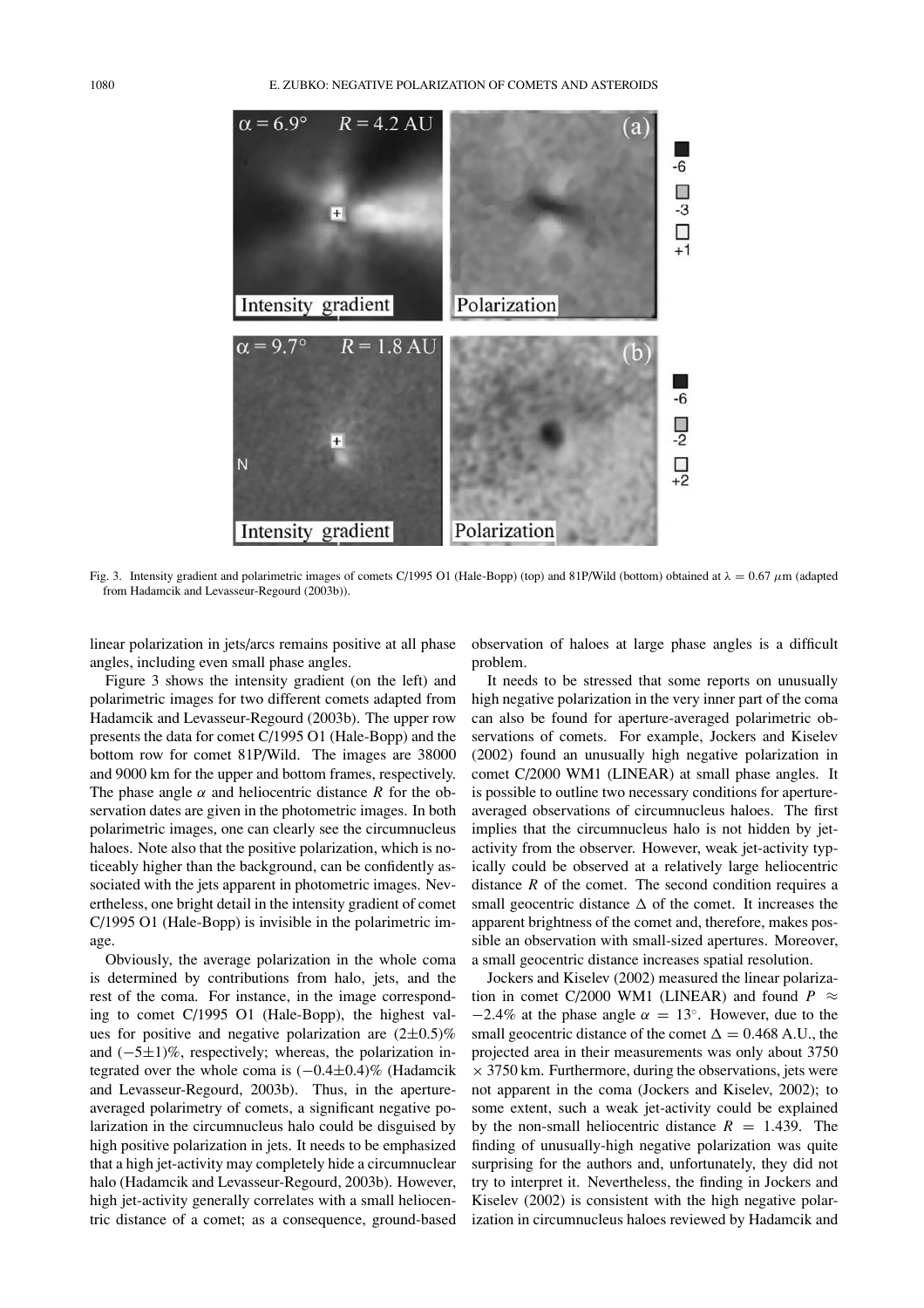

Fig. 4. Synthetic dependences of the degree of linear polarization on phase angle for the circumnucleus haloes (filled symbols) and jets (open symbols). Data are adapted from Hadamcik and Levasseur-Regourd (2003b).

Levasseur-Regourd (2003b).

Figure 4 presents synthetic dependences of the degree of linear polarization on phase angle for circumnucleus haloes and jets (data points adapted from Hadamcik and Levasseur-Regourd, 2003b). In Fig. 4, the minimum of polarization  $P_{\text{min}}$  and phase angle of polarization minimum  $\alpha_{\min}$  in the NPB of circumnucleus haloes can be estimated as approximately  $-6\%$  and 15 $\degree$ , respectively. Taking into account the depolarizing effect of multiple scattering in the regolith, which was discussed in Section 2, a significant difference of the NPBs in circumnucleus haloes (shown in Fig. 4) and C-type asteroids (in Fig. 1) could indicate some similarity in the properties of their dust. On the other hand, the absence of the NPB in cometary jets suggests a substantial difference in the properties of dust forming the jets and regolith in C-type asteroids.

## **4. Interpretation of Imaging Polarimetry of Comets**

Unfortunately, there has been little effort to date to interpret the imaging polarimetry of comets. For instance, Hadamcik and Levasseur-Regourd (2003b) attributed the high negative polarization in circumnucleus haloes to "more compact particles with different ices." The first quantitative analysis of synthetic phase curves of the linear polarization measured in circumnucleus haloes was done by Zubko *et al.* (2009). There, the impact of absorption on light scattering, by irregularly-shaped particles with sizes comparable with wavelength, were studied. While the real part of the refractive index *m* was fixed,  $Re(m) = 1.5$ , the imaginary part was varied from 0 to 1.3. It was found that an increase of material absorption quickly reduces the amplitude of the negative polarization, so the effect disappears at  $Im(m) > 0.1$ ; whereas, high negative polarization with  $P_{\text{min}} = -6\%$  implies an absence of highly-absorbing materials with  $\text{Im}(m) \leq 0.02$  in circumnucleus haloes. However, in Zubko *et al.* (2009), only single-sized particles were considered; whereas, a more realistic simulation must include a size distribution of dust particles and this is adopted in this section for the analysis of the NPB in circumnucleus haloes.

As in Zubko *et al.* (2009), we use the so-called agglomerated debris particles model for the shape of cometary dust particles. The generation algorithm for these model particles has been previously described (e.g. in Zubko *et al.*, 2006, 2009). On average, agglomerated debris particles are equi-dimensional with a rather-low packing density of material  $\rho = 0.236$ . Constituent grains, as well as being overall agglomerates, have a truly irregular morphology. Note that the agglomerate structure and irregular morphology are widely thought to be features of cometary dust. Example images of agglomerated debris particles are shown in Fig. 5. As can be seen, some constituent grains do not necessarily touch other parts of the agglomerated debris particles, though they are located very close to each other. However, as was shown in Zubko *et al.* (2008), in the case of irregularly-shaped particles, the absence of the direct contact between constituent grains does not affect significantly the light-scattering properties; this is especially the case for the NPB. More images of agglomerated debris particles can be found in Zubko *et al.* (2006, 2009).

Light scattering by agglomerated debris particles is simulated with the discrete dipole approximation (DDA, e.g., Draine and Flatau, 1994; Zubko *et al.*, 2010; and references therein). We use our own programming realization of the DDA, which reveals quite a good accuracy of computation (Penttilä et al., 2007). In this paper, we present results for three refractive indices  $m = 1.6 + 0.0005i$ ,  $1.6 + 0.02i$ , and  $1.6 + 0.1i$ ; differing only in the imaginary part.

Light scattering by particles comparable with wavelength is determined by the ratio of particle radius *r* to the wavelength  $\lambda$  of the incident radiation, which is referred to as the *size parameter* (e.g., Bohren and Huffman, 1983). The size parameter is denoted by *x* and expressed as:  $x = 2\pi r/\lambda$ . However, in the case of irregularly-shaped particles, the meaning of radius needs to be specified. We attribute the radius *r* to a sphere circumscribing a target particle. Note that, if necessary, the size parameter  $x$  referring to the circumscribing sphere can be easily transformed to the size parameter of equal-volume sphere  $x_{eq}$  through the packing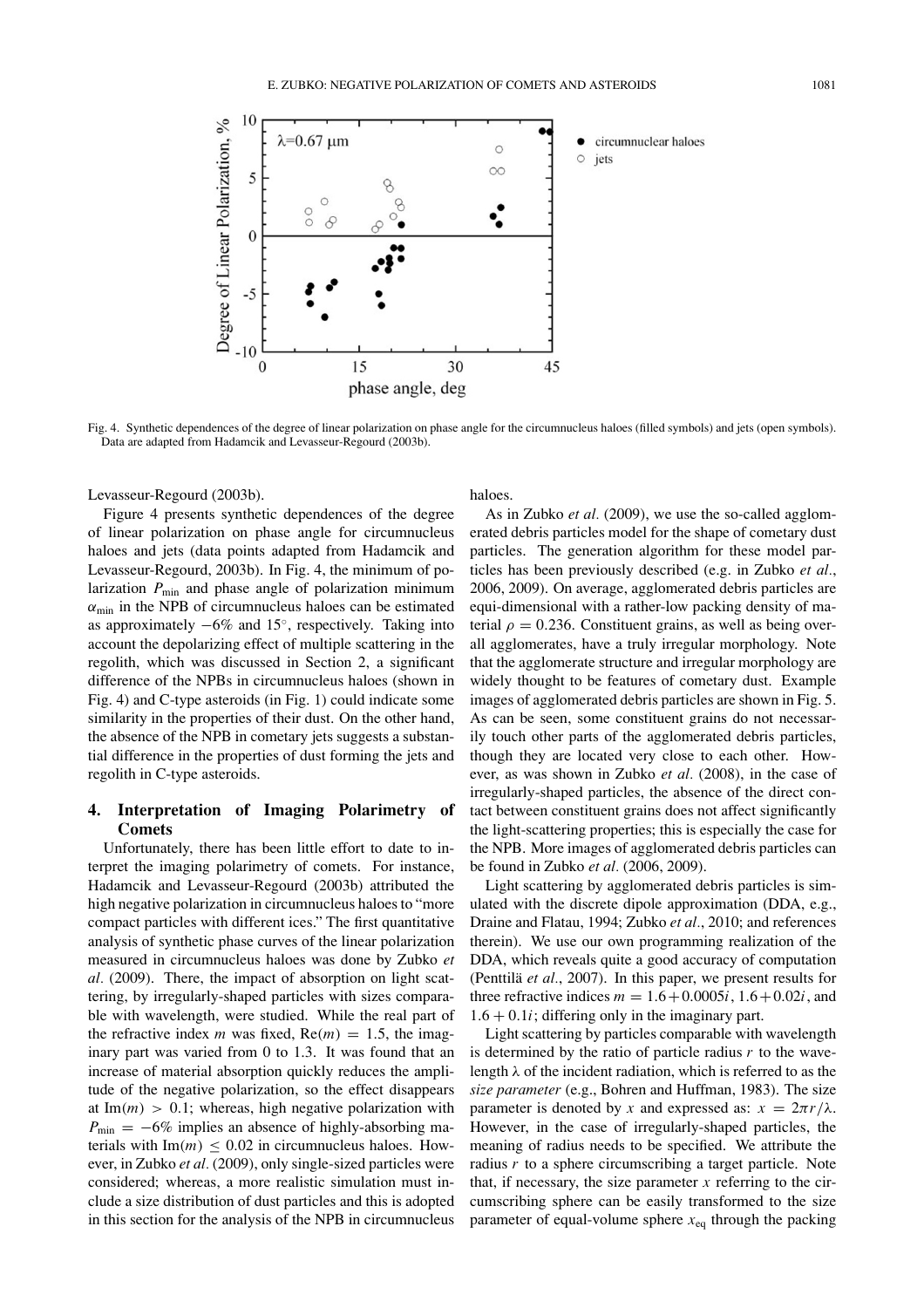#### 1082 E. ZUBKO: NEGATIVE POLARIZATION OF COMETS AND ASTEROIDS



Fig. 5. Images of four samples of agglomerated debris particles.

density  $\rho$  as follows:  $x_{eq} = \rho^{1/3}x$ . Through this study, the size parameter  $x$  is varied from 1 to 26 (in the case of  $m = 1.6 + 0.0005i$ , 28 ( $m = 1.6 + 0.02i$ ), and 32  $(m = 1.6 + 0.1i)$ . The difference in the upper range limit of *x* is caused by limitations in the DDA convergence. At wavelength  $\lambda = 0.67 \mu m$ , the range of *x* corresponds to particle radii from 0.1  $\mu$ m to 2.8, 3, and 3.4  $\mu$ m, respectively.

Light-scattering properties of agglomerated debris particles are averaged over sample shapes and orientations at each set of *m* and *x*; using a minimum of 500 sample particle shapes. Light scattering by each sample particle has been computed for one random orientation of the incident electromagnetic wave and averaged over 100 scattering planes evenly distributed around the propagation direction of the incident light. We continue averaging over particle shape, while fluctuations of the standard deviation of the degree of linear polarization over the entire range of phase angle  $\alpha$  exceed 1%; therefore, the actual number of sample particles considered very often exceeds 500. More details on the averaging over scattering planes and control of the averaging quality can be found in Zubko *et al.* (2008).

Light-scattering properties of agglomerated debris particles are also averaged over particle size with power-law size distribution *r*−*<sup>a</sup>*; whereas, the power index *a* is varied from 1 to 4 with a step of 0.1. Note that the studied range of *a* is consistent with the results of *in situ* measurement of comet 1P/Halley with VeGa-1 and 2 spacecrafts (Mazets *et al.*, 1986). For instance, as was found in the case of comet

1P/Halley, the power index *a* varied from 1.5 to 3.4 over the mass range of cometary dust particles from 10−<sup>19</sup> to larger than  $10^{-12}$  kg. Interestingly, the lower range limit of *a* corresponds to the most lightweight particles.

Figure 6 presents the results of numerical simulation of light scattering by agglomerated debris particles. The left panel shows the minimum of the negative polarization  $P_{\text{min}}$ and the right panel—the phase angle of the minimum of polarization  $\alpha_{\min}$ ; both are functions of the power index *a*. Open symbols correspond to weakly-absorbing particles with  $\text{Im}(m) = 0.0005$  and 0.02; whereas, the filled ones to highly-absorbing particles with  $\text{Im}(m) = 0.1$ . The dashed line in each panel shows the corresponding characteristic for the circumnucleus haloes. As can be seen in the left panel, only weakly-absorbing particles may produce the necessary amplitude of the NPB. Moreover, this occurs only in the range of *a* from 1 to 2. Thus, the present extended analysis confirms the previous findings in Zubko *et al.* (2009) for single-sized particles at  $Re(m) = 1.5$ . Particles with refractive indices  $Re(m) = 1.5{\text -}1.6$  and  $Im(m) =$ 0–0.02 can be confidently attributed to Mg-rich silicates (e.g., Dorschner *et al.*, 1995). On the other hand, Mg-rich silicates were indeed detected within the *in situ* study of comet 1P/Halley (e.g., Jessberger, 1999) and the laboratory investigation of dust samples returned by the *Stardust* mission from the coma of comet 81P/Wild (e.g., Hörz et al., 2006). However, it is impossible to immediately rule out the presence in circumnucleus haloes of specific organic materials, such as, for instance, kerogen (Khare *et al.*, 1990) or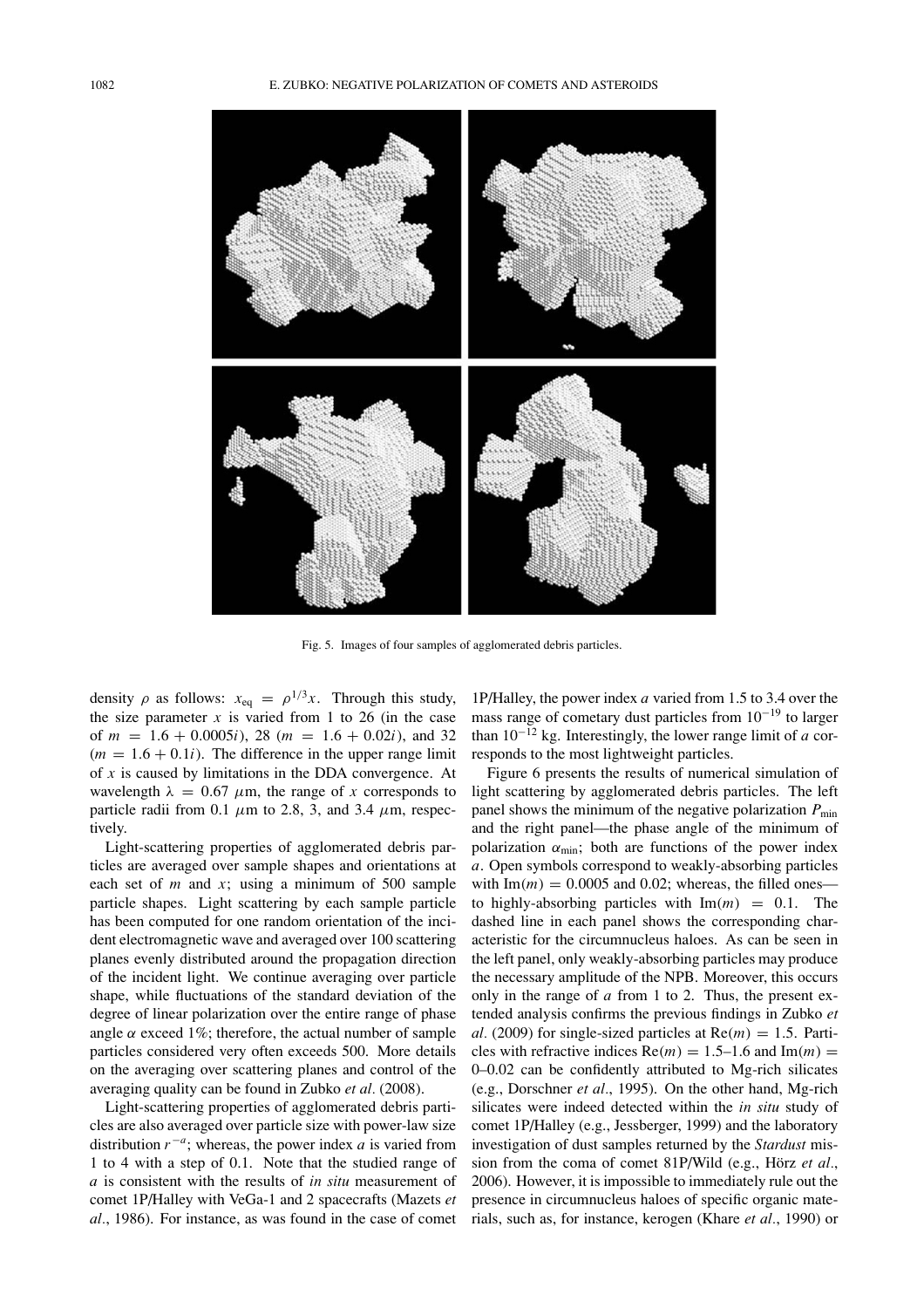

Fig. 6. The minimum of the negative polarization  $P_{\text{min}}$  and phase angle of the minimum of the negative polarization  $\alpha_{\text{min}}$  versus the index *a* in power-law size distribution of agglomerated debris particles. Open symbols correspond to weakly-absorbing materials with  $m = 1.6 + 0.0005i$  and  $1.6 + 0.02i$ ; whereas, filled symbols present the case of high absorption  $m = 1.6 + 0.1i$ .

ice tholin (Khare *et al.*, 1993). Nevertheless, one can conclude that the organic material based on that of the Greenberg model (e.g., Jenniskens, 1993) cannot exist in considerable quantities in the circumnucleus haloes; neither can hydrogenated carbon (e.g., Duley, 1984).

As one can see in Fig. 6, weakly-absorbing agglomerated debris particles fit the amplitude of the NPB in the circumnucleus haloes in the power index range  $a = 1-2$ . Under the assumption of material density  $\rho_{\text{mat}} = 3 \text{ g/cm}^3$ , the mass of agglomerated debris particles studied in Fig. 6 could be estimated between  $10^{-17}$  kg and  $10^{-14}$  kg. However, in this range of mass, *in situ* measurements reveal the index in power-law size distribution to be  $a = 1.5-2.5$  (Mazets *et al.*, 1986). Thus, the range of *a* that provides a good fit of  $P_{\text{min}}$  in the circumnucleus haloes and, simultaneously, is consistent with *in situ* studies of cometary dust, is  $a = 1.5-$ 2. It needs to be emphasized that, in the given range of *a*, the computed  $\alpha_{\min}$  also fits quite well with that observed in the circumnucleus haloes. Thus, both principal characteristics of the NPB in our simulation are consistent with the observations. It is interesting to note that our estimation of the power index *a* for dust particles in circumnucleus haloes significantly differs from the indirect estimations of average power index for the whole coma (e.g., Jockers, 1997). On the other hand, the dust in circumnucleus haloes is not the most abundant constituent of the coma.

Finally, we can consider the question of the density of dust particles in circumnucleus haloes. As previously noted, Hadamcik and Levasseur-Regourd (2003b) assumed a compact structure of dust particles in the haloes. While agglomerated debris particles fit the principal parameters characterizing the NPB, their material density is not too high. Indeed, assuming the material density of the solid silicates to be  $3.5 \text{ g/cm}^3$  and the packing density of material to be 0.236, the material density in agglomerated debris particles is about 0.83  $g/cm<sup>3</sup>$ . However, according to the laboratory study of craters in aluminum foil of the *Stardust* collector, the material density of cometary dust is between 0.3 to 3 g/cm<sup>3</sup> (Hörz et al., 2006). Therefore, agglomerated debris particles have to be classified as being fluffy particles rather than compact.

#### **5. Summary**

The discussion presented in this paper can be summarized as follows. Though the aperture-averaged linear polarization of comets does nearly coincide with that of Ctype asteroids at small phase angles, it is seen as a random coincidence. The similarity cannot be considered as evidence for common properties of dust particles in comets and asteroids. According to laboratory measurements, light scattering by independent dust particles is substantially different from that by regoliths consisting of exactly the same particles. In particular, the negative polarization of independent particles is at least a few times higher than that of the regolith.

Aperture-averaged linear polarization in comets cannot be attributed to a single type of dust particle. There are at least two types of cometary dust particles with substantially different polarimetric properties: dust particles forming cometary jets and those forming the circumnucleus halo. Dust particles in jets produce only positive polarization through all phase angles; whereas, those in the halo reveal a significant negative polarization branch at phase angles  $\alpha \leq 30^{\circ}$ . In the latter case, the amplitude of the NPB can be as high as 6%. However, this value is more than three times the amplitude of the NPB in C-type asteroids ( $|P_{min}| \approx 1.8\%$ ). Taking into account findings in the experimental study of light scattering by independent and deposited particles, one can assume common properties of dust particles in the cometary circumnucleus haloes and regoliths of C-type asteroids.

Interpretation of the high negative polarization in circumnucleus haloes leads to a number of important conclusions on the properties of dust particles in those haloes. First of all, the dust particles consist of weakly-absorbing material. The real part of the refractive index Re(*m*) is 1.5–1.6, and its imaginary part has to be limited to  $Im(m) \leq 0.02$ . Such a refractive index is well consistent with Mg-rich silicates, but not with highly-absorbing organic materials nor amorphous carbon. The index in power-law size distribution of dust particle has to be squeezed to the range  $a = 1.5-2$ . This estimation agrees with findings of *in situ* measurements of dust in the comet 1P/Halley, but it substantially differs from estimations of the index *a* for whole comae.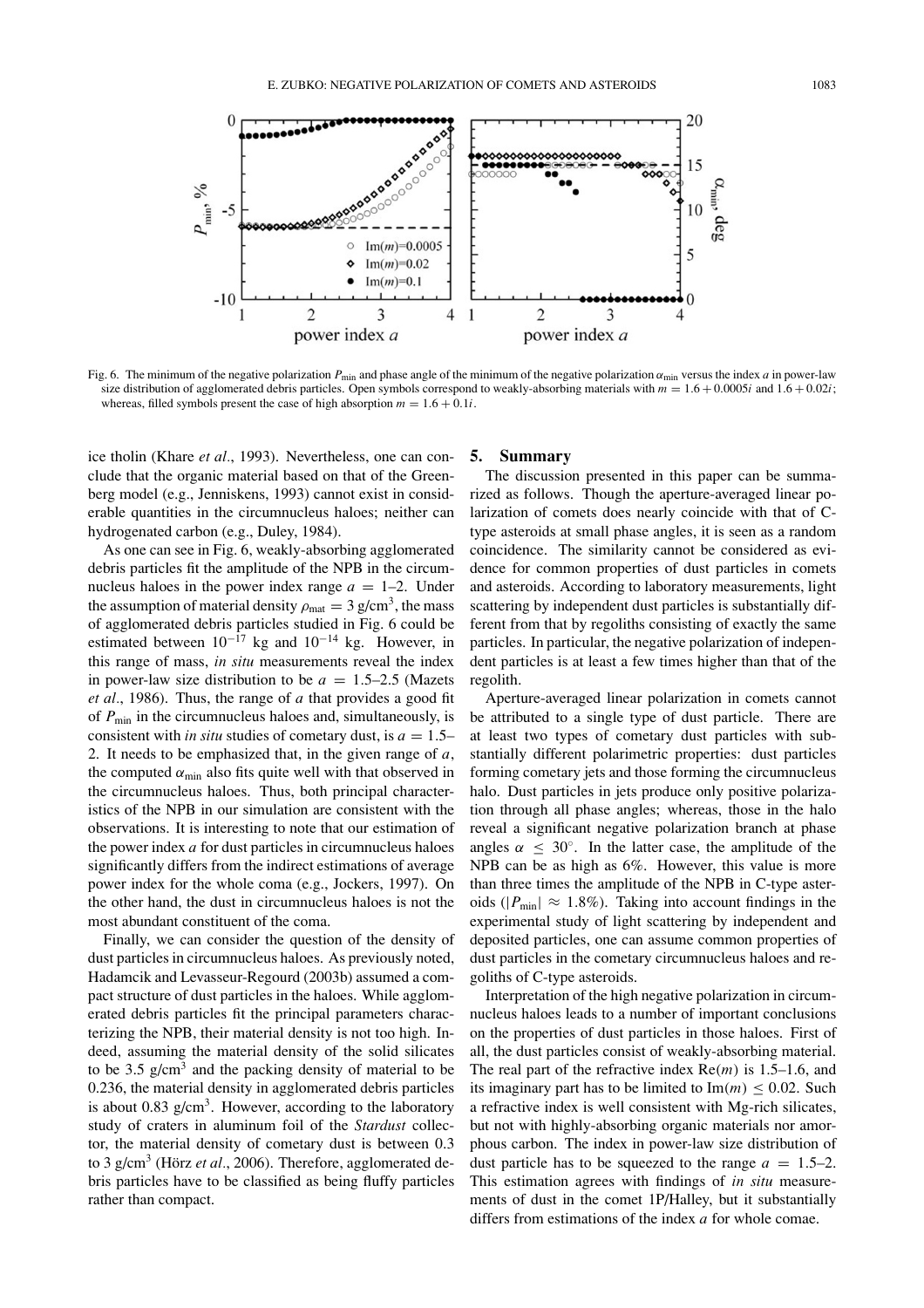**Acknowledgments.** This research was partially supported by the Academy of Finland (contract 127461) and by the NASA program for Outer Planets Research (grant NNX10AP93G). I am grateful to my colleagues Dr. G. Videen, Prof. T. Yamamoto, Dr. H. Kimura, Prof. K. Muinonen, Prof. Yu. G. Shkuratov, and Dr. E. Hadamcik for numerous discussions of various aspects of this work. A special thanks to Dr. A. Ovcharenko for the digitized polarimetric data of the regolith consisting of Lokon volcano ash particles. Also, I am thankful to Prof. J. H. Hough for valuable comments on this work and his kind help with the correction of my English.

#### **References**

- Belskaya, I. N., V. G. Shevchenko, N. N. Kiselev, Yu. N. Krugly, N. M. Shakhovskoy, Yu. S. Efimov, N. M. Gaftonyuk, A. Cellino, and R. Gil-Hutton, Opposition polarimetry and photometry of S- and E-type asteroids, *Icarus*, **166**, 276–284, 2003.
- Bohren, C. F. and D. R. Huffman, *Absorption and Scattering of Light by Small Particles*, 530 pp., Wiley, New York, 1983.
- Brownlee, D. E., Cosmic dust—collection and research, *Ann. Rev. Earth Planet. Sci.*, **13**, 147–173, 1985.
- Chernova, G. P., N. N. Kiselev, and K. Jockers, Polarimetric characteristics of dust particles as observed in 13 comets—Comparisons with asteroids, *Icarus*, **103**, 144–158, 1993.
- Clarke, D., Polarization measurements of the head of comet Beunett (1969i), *Astron. Astrophys.*, **14**, 90–94, 1971.
- Dollfus, A. and J.-L. Suchail, Polarimetry of grains in the coma of P/Halley. I—Observations, *Astron. Astrophys.*, **187**, 669–688, 1987.
- Dorschner, J., B. Begemann, T. Henning, C. Jaeger, and H. Mutschke, Steps toward interstellar silicate mineralogy. II. Study of Mg-Fe-silicate glasses of variable composition, *Astron. Astrophys.*, **300**, 503–520, 1995.
- Draine, B. T. and P. J. Flatau, The discrete dipole approximation for scattering calculations, *J. Opt. Soc. Am. A*, **11**, 1491–1499, 1994.
- Duley, W. W., Refractive indices for amorphous carbon, *Astrophys. J.*, **287**, 694–696, 1984.
- Elvius, A., Preliminary results of polarization measurements in comets, *Arkiv for Astronomii ¨* , **2**, 195–197, 1958.
- Furusho, R., B. Suzuki, N. Yamamoto, H. Kawakita, T. Sasaki, Y. Shimizu, and T. Kurakami, Imaging polarimetry and color of the inner coma of comet Hale-Bopp (C/1995 O1), *Publ. Astron. Soc. Jpn.*, **51**, 363–373, 1999.
- Ganesh, S., U. C. Joshi, K. S. Baliyan, and M. R. Deshpande, Polarimetric observations of the comet Hale-Bopp, *Astron. Astrophys. Suppl. Ser.*, **129**, 489–493, 1998.
- Gustafson, B. A. S. and L. Kolokolova, A systematic study of light scattering by aggregate particles using the microwave analog technique: Angular and wavelength dependence of intensity and polarization, *J. Geophys. Res.*, **104**, 31711–31720, 1999.
- Hadamcik, E. and A. C. Levasseur-Regourd, Dust evolution of comet C/1995 O1 (Hale-Bopp) by imaging polarimetric observations, *Astron. Astrophys.*, **403**, 757–768, 2003a.
- Hadamcik, E. and A. C. Levasseur-Regourd, Imaging polarimetry of cometary dust: different comets and phase angles, *J. Quant. Spectr. Rad. Trans.*, **79–80**, 661–678, 2003b.
- Hadamcik, E., J.-B. Renard, A. C. Levasseur-Regourd, J. Lasue, G. Alcouffe, and M. Francis, Light scattering by agglomerates: Interconnecting size and absorption effects (PROGRA2 experiment), *J. Quant. Spectr. Rad. Trans.*, **110**, 1755–1770, 2009.
- Hörz, F., R. Bastien, J. Borg, J. P. Bradley, J. C. Bridges, D. E. Brownlee, M. J. Burchell, M. Chi, M. J. Cintala, Z. R. Dai, Z. Djouadi, G. Dominguez, and 32 colleagues, Impact features on Stardust: Implications for comet 81P/Wild 2 dust, *Science*, **314**, 1716–1719, 2006.
- Jenniskens, P., Optical constants of organic refractory residue, *Astron. Astrophys.*, **274**, 653–661, 1993.
- Jessberger, E. K., Rocky cometary particulates: their elemental isotopic and mineralogical ingredients, *Space Sci. Rev.*, **90**, 91–97, 1999.
- Jockers, K., Observations of scattered light from cometary dust and their interpretation, *Earth Moon Planets*, **79**, 221–245, 1997.
- Jockers, K. and N. Kiselev, Wavelength dependence of polarization of comet C/2000 WM1 (LINEAR) in the negative and positive polarization branches, in *Proceedings of Asteroids, Comets, Meteors—ACM 2002*, edited by B. Warmbein, 567–570, (Berlin, Germany, 29 July–2 August, 2002), 2002.
- Jockers, K., V. K. Rosenbush, T. Bonev, and T. Credner, Images of polarization and colour in the inner coma of comet Hale-Bopp, *Earth Moon*

*Planets*, **78**, 373–379, 1997.

- Joshi, U. C., K. S. Baliyan, and S. Ganesh, Polarization studies of comet C/2000 WM1 (LINEAR), *Astron. Astrophys.*, **405**, 1129–1135, 2003.
- Joshi, U. C., S. Ganesh, and K. S. Baliyan, Optical polarimetry and photometry of comet 17P/Holmes, *Mon. Not. R. Astron. Soc.*, **402**, 2744– 2752, 2010.
- Khare, B. N., W. R. Thompson, C. Sagan, E. T. Arakawa, C. Meisse, and I. Gilmour, Optical constants of kerogen from 0.15 to 40 (m: comparison with meteoritic organics, *Proc. Lunar Planet. Sci. Conf.*, **21**, 627–628, 1990.
- Khare, B. N., W. R. Thompson, L. Cheng, C. Chyba, C. Sagan, E. T. Arakawa, C. Meisse, and P. S. Tuminello, Production and optical constants of ice tholin from charged particle irradiation of (1:6)  $C_2H_6/H_2O$ at 77K, *Icarus*, **103**, 290–300, 1993.
- Kikuchi, S., Y. Mikami, T. Mukai, S. Mukai, and J. H. Hough, Polarimetry of comet P/Halley, *Astron. Astrophys.*, **187**, 689–692, 1987.
- Kimura, H., Light-scattering properties of fractal aggregates: numerical calculations by a superposition technique and the discrete-dipole approximation, *J. Quant. Spectr. Rad. Trans.*, **70**, 581–594, 2001.
- Kimura, H., L. Kolokolova, and I. Mann, Optical properties of cometary dust. Constraints from numerical studies on light scattering by aggregate particles, *Astron. Astrophys.*, **407**, L5–L8, 2003.
- Kiselev, N. N. and G. P. Chernova, Phase functions of polarization and brightness and the nature of cometary atmosphere particles, *Icarus*, **48**, 473–481, 1981.
- Lasue, J. and A. C. Levasseur-Regourd, Porous irregular aggregates of sub-micron sized grains to reproduce cometary dust light scattering observations, *J. Quant. Spectr. Rad. Trans.*, **100**, 220–236, 2006.
- Levasseur-Regourd, A. C., E. Hadamcik, and J. B. Renard, Evidence for two classes of comets from their polarimetric properties at large phase angles, *Astron. Astrophys.*, **313**, 327–333, 1996.
- Levasseur-Regourd, A. C., N. McBride, E. Hadamcik, and M. Fulle, Similarities between in situ measurements of local dust light scattering and dust flux impact data within the coma of 1P/Halley, *Astron. Astrophys.*, **348**, 636–641, 1999.
- Lindqvist, H., K. Muinonen, and T. Nousiainen, Light scattering by coated Gaussian and aggregate particles, *J. Quant. Spectr. Rad. Trans.*, **110**, 1398–1410, 2009.
- Lisse, C. M., Y. R. Fernández, M. F. A'Hearn, T. Kostiuk, T. A. Livengood, H. U. Käufl, W. F. Hoffmann, A. Dayal, M. E. Ressler, M. S. Hanner, G. G. Fazio, J. L. Hora, S. B. Peschke, E. Grün, and L. K. Deutsch, Infrared observations of dust emission from comet Hale-Bopp, *Earth Moon Planets*, **78**, 251–257, 1997.
- Lumme, K. and J. Rahola, Light scattering by porous dust particles in the discrete-dipole approximation, *Astrophys. J.*, **425**, 653–667, 1994.
- Martel, M. T., Variations de la polarisation observée du 18 au 29 août dans la comète 1957d pour des régions situées à moins de 4' du noyau, *Annales d'Astrophysique*, **23**, 480–497, 1960.
- Mazets, E. P., R. L. Aptekar, S. V. Golenetskii, Yu. A. Guryan, A. V. Dyachkov, V. N. Ilyinskii, V. N. Panov, G. G. Petrov, A. V. Savvin, R. Z. Sagdeev, I. A. Sokolov, N. G. Khavenson, V. D. Shapiro, and V. I. Shevchenko, Comet Halley dust environment from SP-2 detector measurements, *Nature*, **321**, 276–278, 1986.
- McBride, N., S. F. Green, A. C. Levasseur-Regourd, B. Goidet-Devel, and J.-B. Renard, The inner dust coma of comet 26P/Grigg-Skjellerup: multiple jets and nucleus fragments?, *Mon. Not. R. Astron. Soc.*, **289**, 535–553, 1997.
- Muinonen, K., Electromagnetic scattering by two interacting dipoles, in *Proc. 1989 URSI Electromagnetic Theory Sympos.*, 428–430, Stockholm, Sweden, 1989.
- Muinonen, K., E. Zubko, J. Tyynelä, Yu. G. Shkuratov, and G. Videen, Light scattering by Gaussian random particles with discrete-dipole approximation, *J. Quant. Spectr. Rad. Trans.*, **106**, 360–377, 2007.
- Muñoz, O., H. Volten, J. F. de Haan, W. Vassen, and J. W. Hovenier, Experimental determination of scattering matrices of olivine and Allende meteorite particles, *Astron. Astrophys.*, **360**, 777–788, 2000.
- Muñoz, O., H. Volten, J. W. Hovenier, M. Min, Yu. G. Shkuratov, J. P. Jalava, W. J. van der Zande, and L. B. F. M. Waters, Experimental and computational study of light scattering by irregular particles with extreme refractive indices: hematite and rutile, *Astron. Astrophys.*, **446**, 525–535, 2006.
- Nousiainen, T., Optical modeling of mineral dust particles: A review, *J. Quant. Spectr. Rad. Trans.*, **110**, 1261–1279, 2009.
- Penttila, A., E. Zubko, K. Lumme, K. Muinonen, M. A. Yurkin, B. Draine, ¨ J. Rahola, A. G. Hoekstra, and Yu. Shkuratov, Comparison between discrete dipole implementations and exact techniques, *J. Quant. Spectr.*